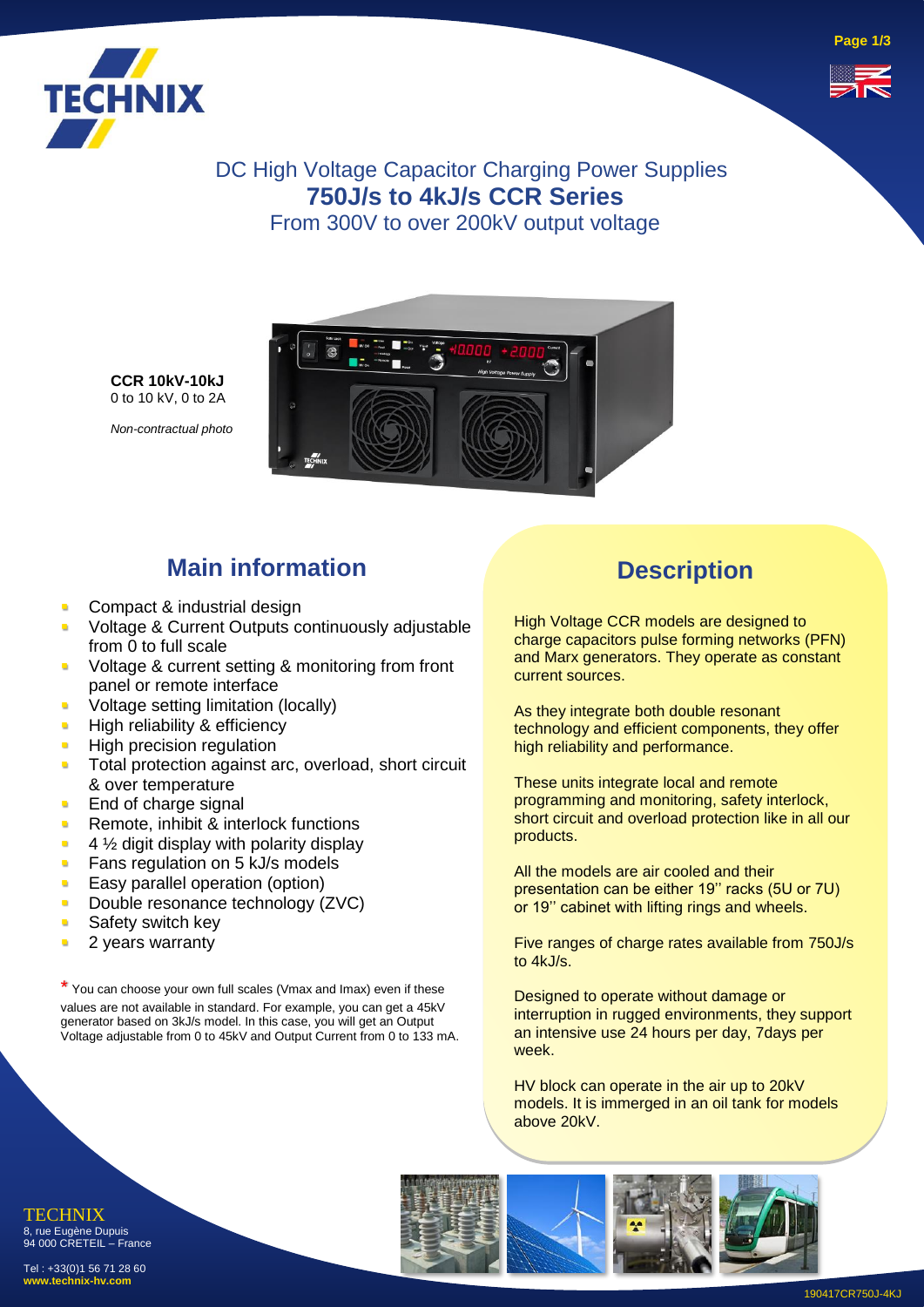

## **Electrical specifications**

**Output Voltage and output Current**

Both Voltage Output and Current Output are continuously adjustable from 0 to 100 % (full scale) **Local mode:** with 10 turns potentiometers *resolution 0.05%* **Remote mode:** by an external 0 to 10 V

**Maximum frequency**  In standard : **10 Hz** On request : **up to 1 kHz** depending on the application\*

**Reproducibility\* (pulse to pulse voltage variation)** For frequencies  $\leq 10$  Hz :  $\pm 0.05\%$ For ±10% mains voltage : **± 0.05%**

**Voltage holding: 0.1% p-p** (*better on request*)

Automatic inhibit when discharging RS232, Ethernet and Profibus interfaces

Relay interface 24V DC Isolated Remote interface

LABVIEW run time for RS232 or Ethernet

✓ Optical fibre transmission kit with RS232 or Ethernet

**Stored energy: 0.2J/kJ**

**Protections** Against short circuit HV arc to ground Shutdown on Over temperature Open interlock

**Warm up shift of voltage (after one hour warm-up) 0.01 % / hour,** operating at constant load and ambient temperature

**Temperature coefficient: 100 ppm/°C**

**Operating temperature: from 0 to 50°C**

**Efficiency: > 90 % at full load** 

**Air cooling by air**  Dust filter fans on front panel Easily removable filters for cleaning

**Mains voltage 400 VAC** ±10% 47-63 Hz 3 Phase + Earth

**Power Factor: ≥ 0.9 at full load**

**Inrush current:** limited to full power operating current

**Calibration:** with probes periodically approved by Authorized Measurement Laboratories

**CE Certification**

**\*** For fixed polarity

#### **Options**

- Other voltage and current values available with no extra cost ✓ Easy parallel operation (For frequencies ≤10 Hz) **Reversibility** Floating outputs (unipolar or bipolar) Non instrumented front panel Adaptation customer to remote interface **✓** Emergency stop switch Safety signs and devices alerting to hazard Industrial dust filters ✓ Repetition frequency > 10Hz : no extra cost Multichannel control unit
	- Zero floating
	- **Tropicalization**
	- ✓ Transportable "all terrain" container
	- Specific AC or DC mains power inputs
	- ✓ OEM Design on request
	- Remote front panel

*Any special requests can be considered*

Possible restrictions when multiple options (please contact our sales department for more details)

**Our chargers are designed to be used in standard under the following conditions :**

- Complete discharge
- Max. frequency : 10 Hz
- Capacitor Load
- Reversal Voltage ≤10% of Vmax for a charging time between 0.1s and 5s

If the charger is used in other conditions, please fill in our charger form.

8, rue Eugène Dupuis 94 000 CRETEIL – France

**TECHNIX**